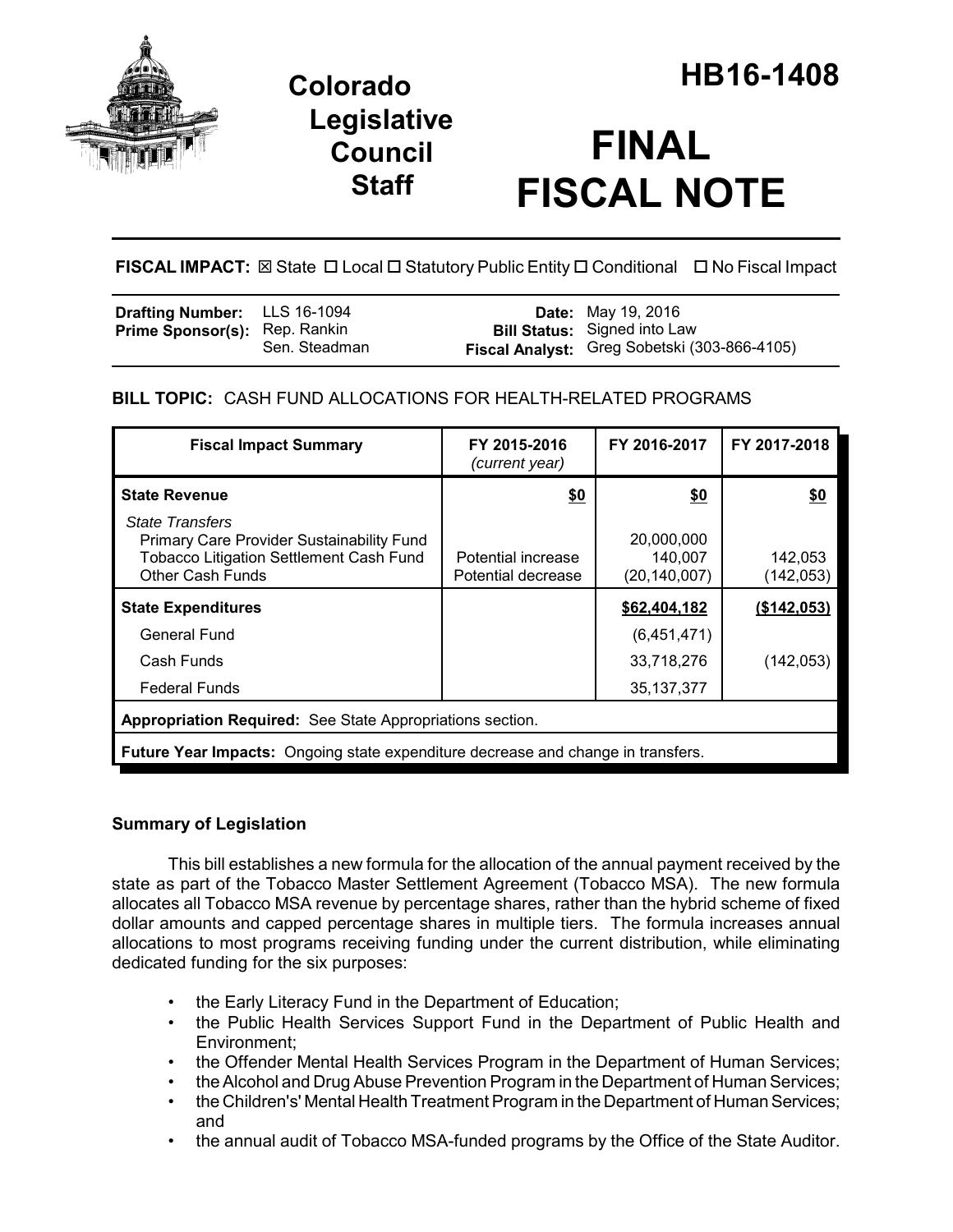For all of these purposes listed above except the audit, the bill makes FY 2016-17 appropriations from the Marijuana Tax Cash Fund in the amounts that the programs are expected to receive under the current law allocation formula.

The bill repeals the Public Health Services Support Fund and the Tobacco Litigation Settlement Trust Fund. It requires the State Treasurer to transfer any remaining balance in the Public Health Services Support Fund and the Offender Mental Health Services Fund to the Tobacco Litigation Settlement Cash Fund at the end of FY 2015-16.

The bill creates a new Primary Care Provider Sustainability Fund in the Department of Health Care Policy and Financing to fund increased access to primary care office visits, immunization administration, health screening services, and newborn care, including neonatal critical care. On July 1, 2016, \$20.0 million is transferred from the Children's Basic Health Plan Trust to this new fund.

The bill also modifies statute concerning higher education fee-for-service contracts paid to the University of Colorado for specialty education services, specifying that these contracts include care provided by faculty of the University of Colorado Health Sciences Center and are eligible for payment under the state's Medicaid provider reimbursement.

#### **Background**

*Tobacco MSA.* The Tobacco Master Settlement Agreement (Tobacco MSA) was signed in 1998. Under the agreement, states consented to release participating tobacco manufacturers from health-related claims associated with the use, manufacture, and marketing of tobacco products in exchange for perpetual annual payments from the manufacturers. Colorado receives a fixed portion of the national MSA payment each April. The state received \$88.1 million in April 2015 and is expected to receive \$87.6 million in April 2016. Most of this money will be used to fund health care programs across the state.

*Marijuana Tax Cash Fund.* The Marijuana Tax Cash Fund comprises most state revenue from taxes assessed on retail and medical marijuana. The balance of the fund is budgeted for expenditure in the fiscal year after taxes are collected. Marijuana Tax Cash Fund expenditures for FY 2015-16 are dictated by appropriations in House Bill 15-1367. The General Assembly has not yet budgeted marijuana taxes collected in FY 2015-16 for expenditure in FY 2016-17.

#### **State Revenue**

*State transfers.* The bill requires the State Treasurer to transfer the total balances of the Public Health Services Support Fund and the Offender Mental Health Services Fund to the Tobacco Litigation Settlement Cash Fund at the end of FY 2015-16. It is assumed that the agencies administering these cash funds will spend their total balance and that no transfers will be made. To the extent that there is a balance in either cash fund at the end of FY 2015-16, transfers to the Tobacco Litigation Settlement Cash Fund will increase.

The bill creates a one-time transfer of \$20.0 million from the Children's Basic Health Plan Trust to a new Primary Care Provider Sustainability Fund in the Department of Health Care Policy and Financing on July 1, 2016.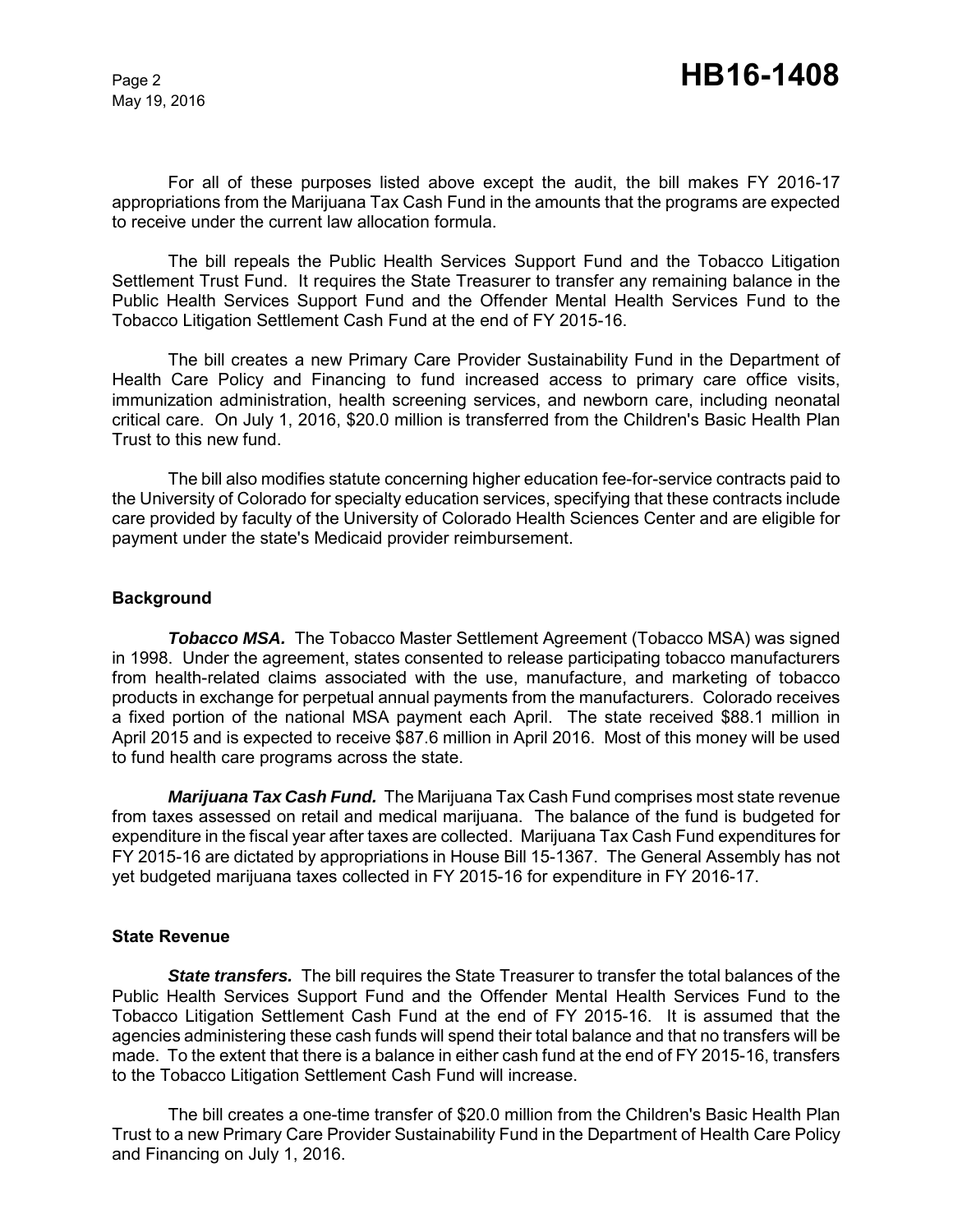Additionally, the bill is expected to decrease total transfers from the Tobacco Litigation Settlement Cash Fund by \$140,007 in FY 2016-17 and \$142,053 in FY 2017-18, and by similar amounts in subsequent fiscal years. Beginning in FY 2016-17, the bill changes the statutory formula for allocations from the Tobacco MSA payment to various state cash funds and programs. Table 1 shows the allocations anticipated for FY 2016-17 under current law and HB16-1408. Allocations for FY 2017-18 are expected to change similarly.

| Table 1. FY 2016-17 Tobacco MSA Allocations Under Current Law and HB16-1408                                                                                                                                           |                                                                        |                                                                |                                                                          |  |
|-----------------------------------------------------------------------------------------------------------------------------------------------------------------------------------------------------------------------|------------------------------------------------------------------------|----------------------------------------------------------------|--------------------------------------------------------------------------|--|
|                                                                                                                                                                                                                       | <b>Current Law</b>                                                     | HB16-1408                                                      | Change                                                                   |  |
| <b>Expected Payment</b>                                                                                                                                                                                               | \$87,573,562                                                           | \$87,573,562                                                   | \$0                                                                      |  |
| Dept of Law<br><b>Tobacco MSA Defense Account</b>                                                                                                                                                                     | 1,751,471                                                              | 2,189,339                                                      | 437,868                                                                  |  |
| Dept of Health Care Policy and Financing<br><b>Children's Basic Health Plan Trust</b><br><b>Autism Treatment Fund</b>                                                                                                 | 25,548,831<br>1,000,000                                                | 15,763,241<br>1,751,471                                        | (9,785,590)<br>751,471                                                   |  |
| Dept of Public Health and Environment<br><b>AIDS Drug Assistance</b><br><b>HIV Prevention</b><br>Local Gov't Public Health Services<br><i>Immunizations</i><br>Dental Loan Repayment<br><b>Health Services Corps</b>  | 3,065,075<br>1,751,471<br>1,764,696<br>1,008,397<br>200,000<br>250,000 | 4,378,678<br>3,065,075<br>0<br>2,189,339<br>875,736<br>875,736 | 1,313,603<br>1,313,603<br>(1,764,696)<br>1,180,942<br>675,736<br>625,736 |  |
| Dept of Human Services<br><b>Nurse Home Visitors</b><br><b>Tony Grampsas Youth Services</b><br><b>Offender Mental Health Services</b><br>Alcohol and Drug Abuse Programs<br><b>Children's Mental Health Treatment</b> | 16,638,977<br>3,502,942<br>3,025,192<br>756,298<br>300,000             | 23,382,141<br>6,568,017<br>0<br>0<br>$\mathbf{0}$              | 6,743,164<br>3,065,075<br>(3,025,192)<br>(756, 298)<br>(300,000)         |  |
| Dept of Personnel and Administration<br>Supplement State Employee Insurance                                                                                                                                           | 1,134,447                                                              | 2,014,192                                                      | 879,745                                                                  |  |
| Dept of Education<br><b>Early Literacy Fund</b>                                                                                                                                                                       | 4,378,678                                                              | 0                                                              | (4,378,678)                                                              |  |
| Dept of Higher Education<br><b>CU Health Sciences Center</b><br><b>CU Health Sciences Cancer Research</b>                                                                                                             | 12,352,869<br>0                                                        | 13,573,902<br>1,751,471                                        | 1,221,033<br>1,432,979                                                   |  |
| Dept of Military and Veterans Affairs<br>Veterans Trust Fund                                                                                                                                                          | 875,736                                                                | 875,736                                                        | 0                                                                        |  |
| <b>Capital Construction</b><br><b>Fitzsimons Trust Fund</b>                                                                                                                                                           | 7,005,885                                                              | 7,005,885                                                      | 0                                                                        |  |
| Office of the State Auditor<br><b>Tobacco MSA Annual Audit</b>                                                                                                                                                        | 89,000                                                                 | 0                                                              | (89,000)                                                                 |  |
| <b>Unallocated Portion</b>                                                                                                                                                                                            | 1,173,596                                                              | 1,313,603                                                      | 140,007                                                                  |  |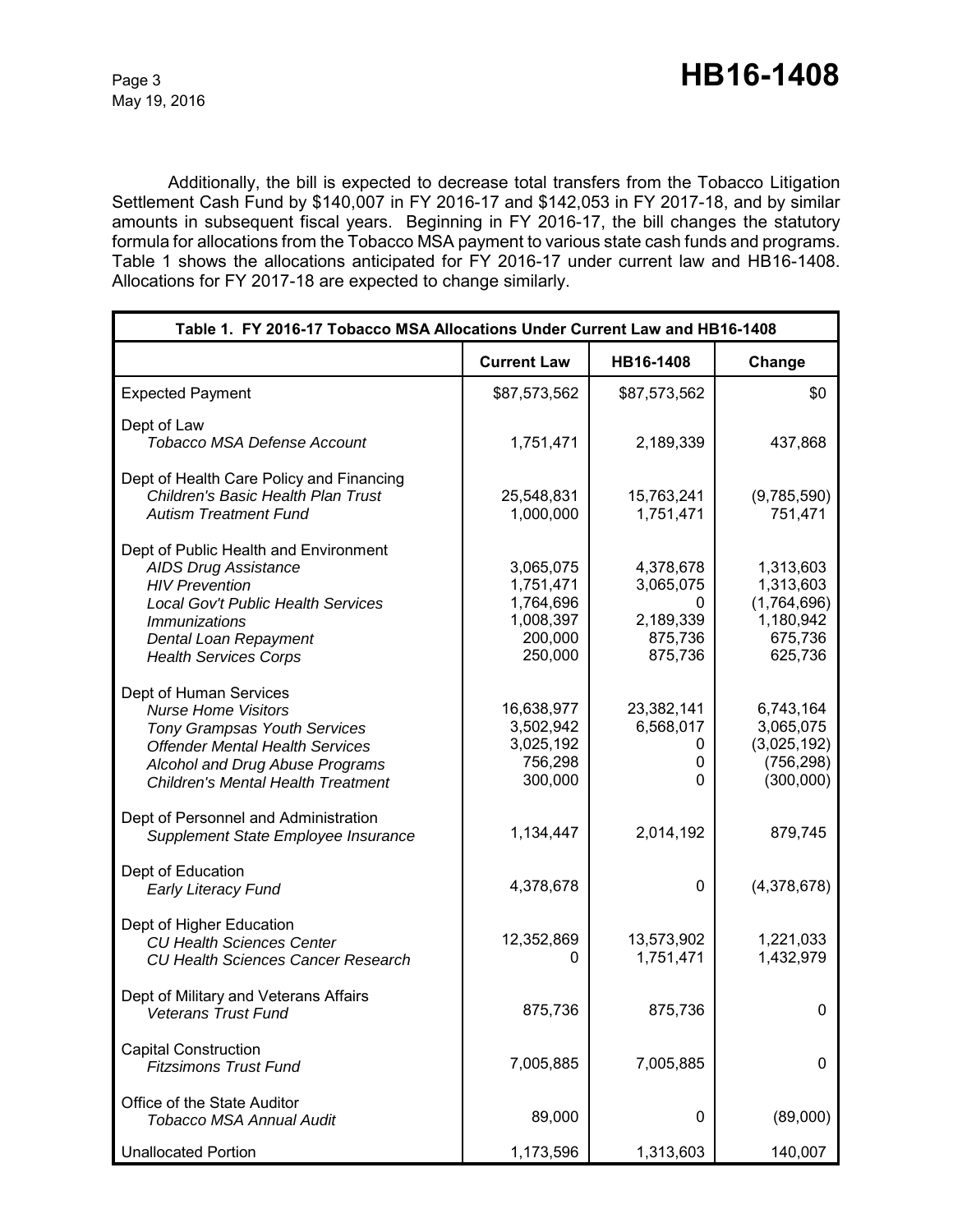## **State Expenditures**

The bill is expected to increase state expenditures by \$62,404,182 in FY 2016-17, before decreasing expenditures by \$142,053 in FY 2017-18. The increase in state expenditures for FY 2016-17 incorporates a \$33,718,276 increase in cash fund expenditures, a \$6,451,471 decrease in General Fund expenditures, and a \$35,137,377 increase in federal fund expenditures. Spending is expected to decrease in subsequent fiscal years by amounts similar to that expected for FY 2017-18. State expenditures are summarized in Table 2 and described below.

| Table 2. Expenditures Under HB16-1408                   |              |             |  |  |  |
|---------------------------------------------------------|--------------|-------------|--|--|--|
| <b>Cost Components</b>                                  | FY 2016-17   | FY 2017-18  |  |  |  |
| <b>Tobacco MSA Program Expenditures</b>                 | (\$140,007)  | (\$142,053) |  |  |  |
| Marijuana Tax Backfill of Tobacco MSA Programs          | 7,601,424    |             |  |  |  |
| Federal Funds Expenditure for Medical Services Premiums | 35, 137, 377 |             |  |  |  |
| Cash Funds Expenditure for Medical Services Premiums    | 26,256,859   |             |  |  |  |
| General Fund Expenditure for Medical Services Premiums  | (6,451,471)  |             |  |  |  |
| <b>TOTAL</b>                                            | \$62,404,182 | (\$142,053) |  |  |  |

*Tobacco MSA programs.* Consistent with the changes in state transfers described in the previous section, the reduced total allocation of revenue from the Tobacco Litigation Settlement Cash Fund is expected to reduce expenditures for Tobacco MSA programs by \$140,007 in FY 2016-17 and \$142,053 in FY 2017-18. For FY 2016-17 only, the bill appropriates funds from the Marijuana Tax Cash Fund to completely offset reduced Tobacco MSA payment distributions to five programs:

- the Early Literacy Program in the Department of Education (\$4,378,678);
- the Local Government Public Health Services Program in the Department of Public Health and Environment (\$1,767,584);
- the Offender Mental Health Services Program in the Department of Human Services (\$3,025,192);
- the Alcohol and Drug Abuse Prevention Program in the Department of Human Services (\$756,298); and
- the Children's Mental Health Treatment Program in the Department of Human Services (\$300,000).

For FY 2016-17 only, the bill also reduces Marijuana Tax Cash Fund expenditures for the Tony Grampsas Youth Services Program in the Department of Human Services by \$2,626,328. Total state expenditures for the program will nevertheless increase in FY 2016-17 because the bill's modifications to the Tobacco MSA payment distribution formula are expected to net the program \$3,065,075 in transfers from the Tobacco Litigation Settlement Cash Fund.

*Medical services premiums.* The bill increases medical services premium expenditures by \$55,694,236 in FY 2016-17, including \$20,000,000 from the new Primary Care Provider Sustainability Fund, \$6,451,471 from the Autism Treatment Fund, \$556,859 from the Hospital Provider Fee Cash Fund, and \$35,137,377 from federal funds. General Fund expenditures for medical services premiums are reduced by \$6,451,471. Expenditures are for increased access to primary care office visits, immunization administration, health screening services, and newborn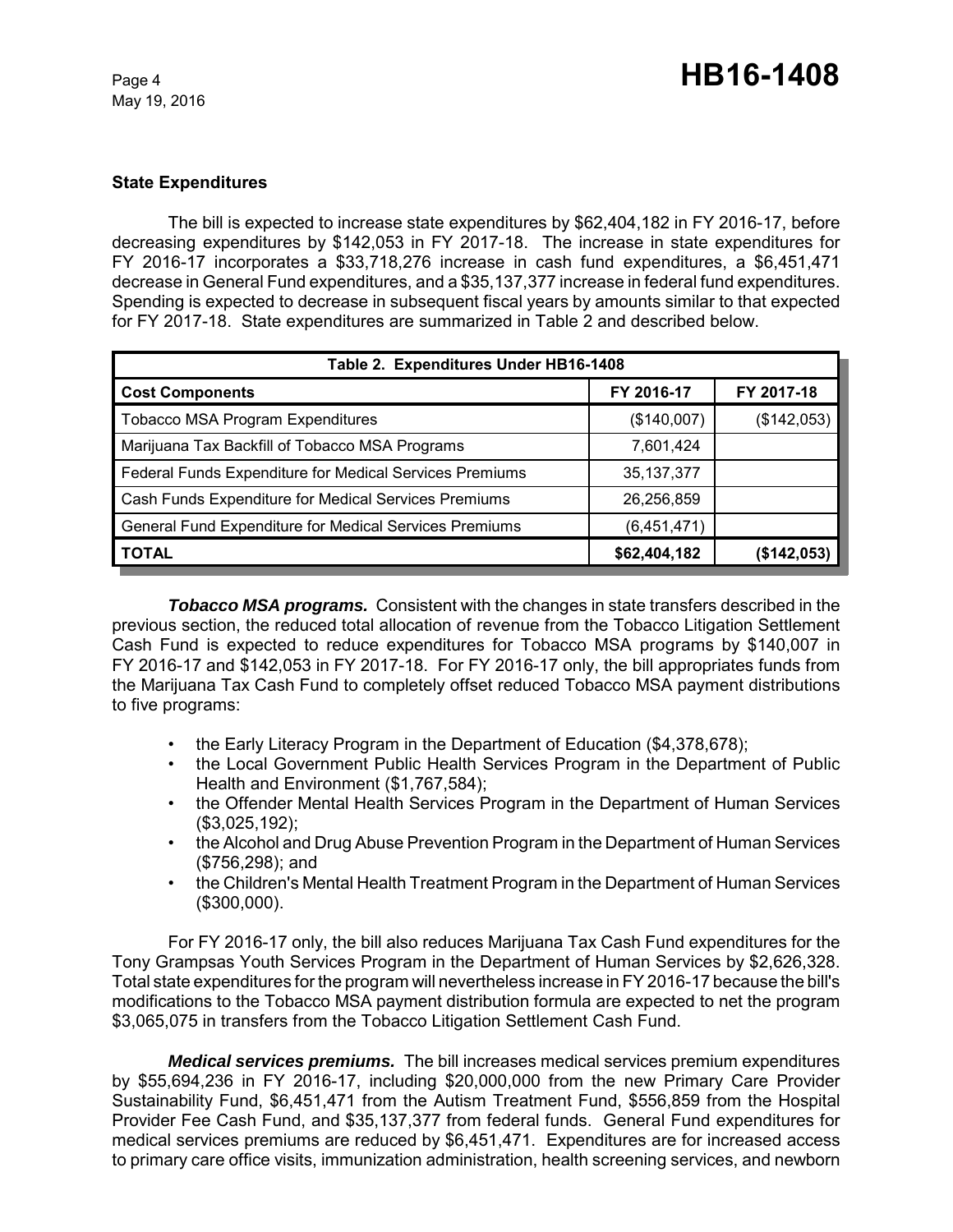care, including neonatal critical care. The expenditure from the Autism Treatment Fund includes a \$5,700,000 increase from the fund's current revenue stream, plus \$751,471 reflecting the expected increase in the fund's allocation resulting from changes to the Tobacco MSA formula. The latter amount is included as Tobacco MSA program expenditures for the purpose of Table 2.

#### **Effective Date**

The bill was signed into law by the Governor on May 4, 2016. The requirement that all money in the Public Health Services Support Fund and the Offender Mental Health Services Fund be transferred to the Tobacco Litigation Settlement Cash Fund at the end of FY 2015-16 took effect on this date. The remainder of the bill takes effect July 1, 2016.

#### **State Appropriations**

For FY 2016-17, the bill includes the following cash fund appropriations:

- \$2,972,504 from the Tobacco Litigation Settlement Moneys Health Education Fund to the Department of Higher Education;
- \$6,743,164 from the Nurse Home Visitor Program Fund to the Department of Human Services;
- \$879,745 from the Supplemental State Contribution Fund to the Department of Personnel and Administration;
- \$1,313,603 from the Drug Assistance Program Fund to the Department of Public Health and Environment;
- \$1,313,604 from the AIDS and HIV Prevention Fund to the Department of Public Health and Environment;
- \$1,180,942 from the Colorado Immunization Fund to the Department of Public Health and Environment;
- \$675,736 from the State Dental Loan Repayment Fund to the Department of Public Health and Environment;
- \$625,736 from the Colorado Health Services Corps Fund to the Department of Public Health and Environment; and
- \$55,694,236 to the Department of Health Care Policy and Financing, including \$20,000,000 from the Primary Care Provider Sustainability Fund, \$556,859 from the Hospital Provider Fee Cash Fund, and \$35,137,377 from federal funds.

*Adjustments to 2016 Long Appropriations Bill.* For FY 2016-17, the bill makes the following adjustments to appropriations proposed in the 2016 Long Appropriations Bill:

- a decrease of \$4,378,678 in the Early Literacy Fund appropriation to the Department of Education;
- an increase of \$4,378,678 in the Marijuana Tax Cash Fund appropriation to the Department of Education;
- a decrease of \$3,025,192 in the Offender Mental Health Services Fund appropriation to the Department of Human Services;
- a decrease of \$300,000 in the Tobacco Litigation Settlement Cash Fund appropriation to the Department of Human Services;